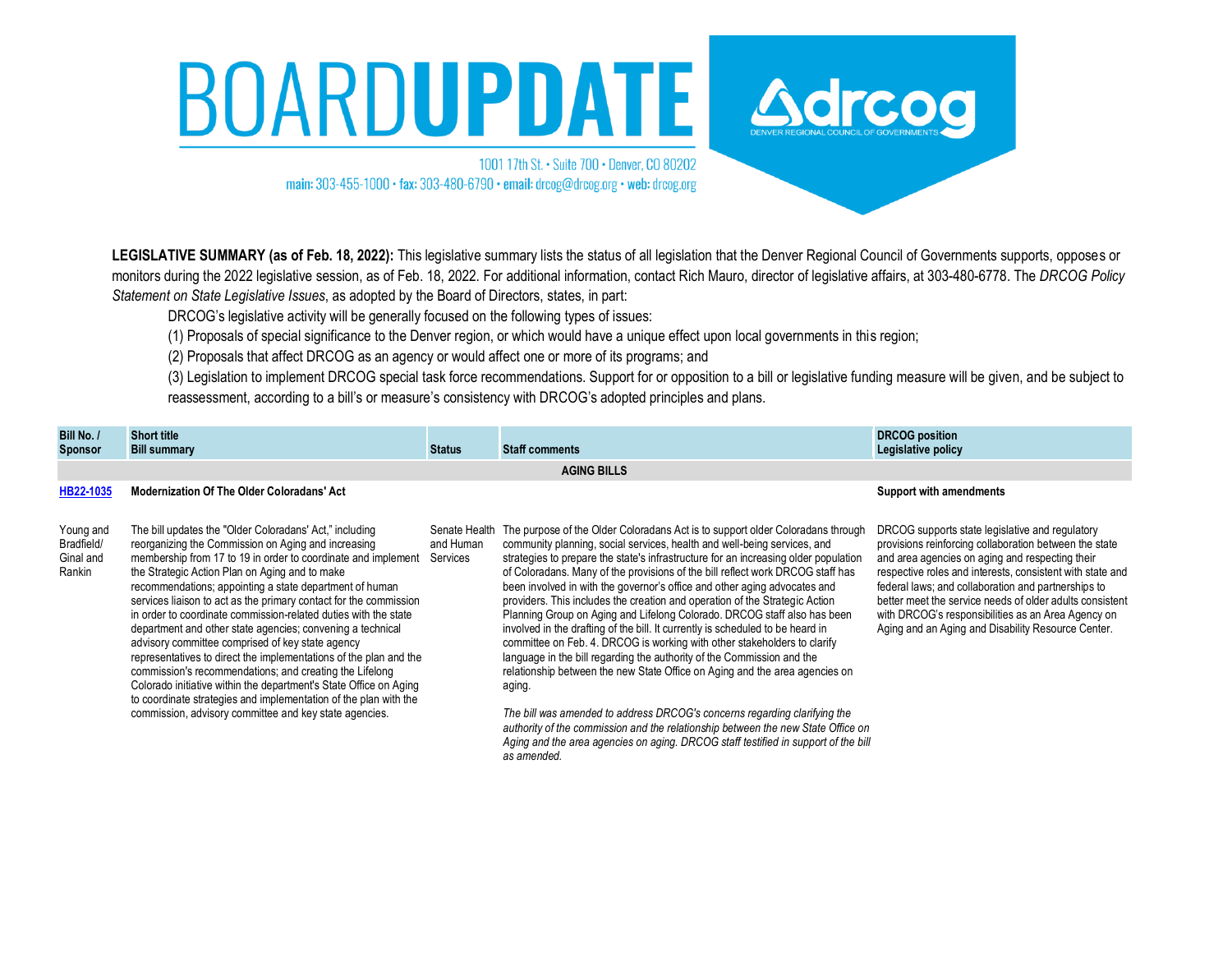| Bill No. /<br><b>Sponsor</b>                 | <b>Short title</b><br><b>Bill summary</b>                                                                                                                                                                                                                                                                                                                                                                                                                                                                                                                                                                            | <b>Status</b>           | <b>Staff comments</b>                                                                                                                                                                                                                                                                                                                                                                                                                                                                                                                                                                                                                                                                                                                                                                                                                                                                                                                                                                          | <b>DRCOG</b> position<br>Legislative policy                                                                                                                                                                                                                                                                                                                                                                                                                                                                                                                                                                                                                                                                                                                                                    |  |  |  |  |
|----------------------------------------------|----------------------------------------------------------------------------------------------------------------------------------------------------------------------------------------------------------------------------------------------------------------------------------------------------------------------------------------------------------------------------------------------------------------------------------------------------------------------------------------------------------------------------------------------------------------------------------------------------------------------|-------------------------|------------------------------------------------------------------------------------------------------------------------------------------------------------------------------------------------------------------------------------------------------------------------------------------------------------------------------------------------------------------------------------------------------------------------------------------------------------------------------------------------------------------------------------------------------------------------------------------------------------------------------------------------------------------------------------------------------------------------------------------------------------------------------------------------------------------------------------------------------------------------------------------------------------------------------------------------------------------------------------------------|------------------------------------------------------------------------------------------------------------------------------------------------------------------------------------------------------------------------------------------------------------------------------------------------------------------------------------------------------------------------------------------------------------------------------------------------------------------------------------------------------------------------------------------------------------------------------------------------------------------------------------------------------------------------------------------------------------------------------------------------------------------------------------------------|--|--|--|--|
| <b>SB22-079</b><br>Kolker and<br>Ginal/Young | Dementia Training Requirements Colorado Department of<br>Public Health and Environment Department of Health Care<br><b>Policy and Financing Rules</b><br>The bill requires the Department of Public Health and<br>Environment - with regard to nursing care facilities and<br>assisted living residences - and the Medical Services Board in<br>the Department of Health Care Policy and Financing — with<br>regard to adult day care facilities - to adopt rules requiring<br>these facilities to provide dementia training for staff providing<br>direct-care services to clients and residents of the facilities. | Senate floor            | According to the Alzheimer's Association, Colorado falls short of other states and<br>the association's standards regarding dementia training for our direct care<br>workforce. Our current laws and regulations are vague and do not sufficiently<br>require a level of skill and knowledge needed for staff to provide a quality level of<br>care for Coloradans living with dementia. Training requirements also vary among<br>care settings, so a person living with dementia can experience varied levels of<br>care quality during their journey with the disease. The Alzheimer's Association<br>proposes standardizing training requirements for all direct care staff who are<br>most likely to care for individuals living with dementia.                                                                                                                                                                                                                                            | <b>Support</b><br>DRCOG supports increases in the quality of care and<br>consumer protections for older adults and their<br>caregivers and legislation strengthening the role of the<br>long-term care ombudsman and Program of All-<br>inclusive Care for the Elderly ombudsman as consumer<br>advocates. DRCOG urges the state, when making<br>decisions regarding funding for long-term care<br>programs, to structure such funding to protect the<br>quality of care for residents and participants, including<br>funding for optimal ombudsman staffing.                                                                                                                                                                                                                                  |  |  |  |  |
| <b>TRANSPORTATION BILLS</b>                  |                                                                                                                                                                                                                                                                                                                                                                                                                                                                                                                                                                                                                      |                         |                                                                                                                                                                                                                                                                                                                                                                                                                                                                                                                                                                                                                                                                                                                                                                                                                                                                                                                                                                                                |                                                                                                                                                                                                                                                                                                                                                                                                                                                                                                                                                                                                                                                                                                                                                                                                |  |  |  |  |
| HB22-1026                                    | <b>Alternative Transportation Options Tax Credit</b>                                                                                                                                                                                                                                                                                                                                                                                                                                                                                                                                                                 |                         |                                                                                                                                                                                                                                                                                                                                                                                                                                                                                                                                                                                                                                                                                                                                                                                                                                                                                                                                                                                                | <b>Support with amendments</b>                                                                                                                                                                                                                                                                                                                                                                                                                                                                                                                                                                                                                                                                                                                                                                 |  |  |  |  |
| Bird and<br>Woog/<br>Hansen and<br>Liston    | The bill replaces an existing income tax deduction for expenses<br>incurred by employers when providing alternative transportation<br>options to employees with a refundable income tax credit of 50%<br>of such expenses for such employers. The credit is allowed for<br>income tax years beginning on or after Jan. 1, 2023, but before<br>Jan. 1, 2033.                                                                                                                                                                                                                                                          | House<br>Appropriations | This bill replaces an existing employer income tax deduction for alternative mode<br>provisions (carpool vehicles, transit passes, etc.) with an employer income tax<br>credit for these items. Transportation demand management programs, projects<br>and services can help reduce congestion and improve air quality by decreasing<br>the amount of automobile traffic during high-demand periods. DRCOG sees<br>transportation demand management as an important element of the region's<br>long-range growth management and transportation planning strategy.<br>The bill was amended to expand the definition of "alternative transportation"<br>options" to include provision of ridesharing vans or low-speed conveyances such<br>as human-powered or electric bicycles, shared micromobility options such as<br>bikesharing and electric scooter sharing programs, carsharing programs, and<br>quaranteed ride home programs. The bill now also applies to nonprofit<br>organizations. | To promote transportation demand management<br>efforts, DRCOG supports a coordinated regionwide<br>effort (Way to Go) to promote and encourage adoption<br>of non-single-occupant-vehicle travel options; active<br>transportation to encourage healthier travel choices,<br>including bicycling and walking; transit; telecommuting,<br>flextime and other changes to normal work patterns to<br>avoid peak traffic conditions; carpooling, vanpooling<br>and other forms of ridesharing including the underlying<br>technologies to facilitate matches; employer promotion<br>of alternative mode use by employees; and incentives<br>to individuals who use alternative modes. DRCOG also<br>supports funding for programs that provide<br>transportation for access to jobs for low-income |  |  |  |  |

transportation for access to jobs for low-income workers who cannot afford to live near where they

work, and for safe routes to schools.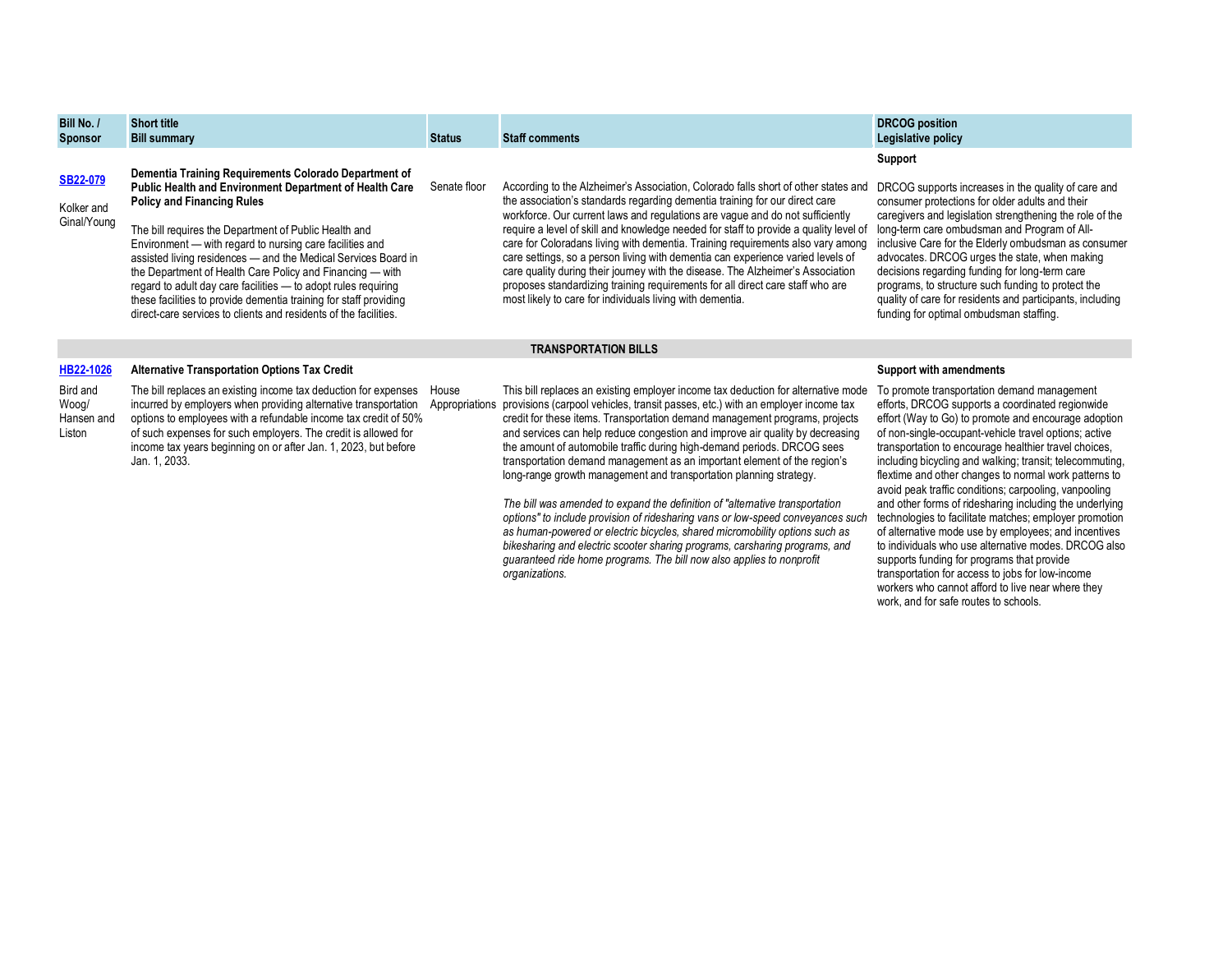# **Bill No. / Sponsor Short title**

# **Bill summary Status Staff comments**

Gray and Hooton/ Winter

The bill amends existing statute to make the substantive requirements for "safety stops" uniform statewide for most persons approaching a controlled intersection who are not operating a motor vehicle. Such persons include pedestrians (approaching a controlled intersection with a stop sign) and operators of low-speed conveyances, as defined in the bill (approaching a controlled intersection with a stop sign or a traffic control signal). The regulation of persons approaching controlled intersections is declared to be a matter of mixed state and local concern, and the amended statute is thus declared to supersede any conflicting local ordinance or resolution but not to affect the validity of any nonconflicting local ordinance or resolution that regulates the conduct of persons approaching controlled intersections. The bill does not create any right for a pedestrian or the operator of a low-speed conveyance to travel on any portion of a roadway where travel is otherwise prohibited by state law or a local ordinance or resolution.

## **[HB22-1138](https://leg.colorado.gov/sites/default/files/documents/2022A/bills/2022a_1138_01.pdf) Reduce Employee Single-Occupancy Vehicle Trips**

Gray & Herod/ Winter & Hansen

For income tax years 2023 through 2029, creates an income tax House credit (50% of the amount spent by the employer) for any employer that: Creates a clean commuting plan; conducts an employer commuter survey; and offers two or more alternative transportation options. The bill requires the Colorado Department of Transportation in coordination with the Colorado Energy Office to create an annual commuter survey for employers. In specified calendar years, employers with over 100 employees are required to: annually conduct a commuter survey; offer qualified transportation fringe benefits; offer commuter choice information; and offer a cash allowance in lieu of a parking space. Beginning state fiscal year 2023-24, through state fiscal year 2029-30, from the Multimodal Transportation and Mitigation Options Fund, the Transportation Commission is required to allocate \$250,000 to transportation management association and transportation management organization operating in a nonattainment area to assist employers in creating a clean commuting plan and complying with the requirements of the bill. Finance

House floor Existing statute allows a municipality or county to adopt an ordinance or resolution specifying that a person riding a bicycle, electrical assisted bicycle, or electric scooter may make a "safety stop", rather than a full stop, under certain circumstances when approaching an intersection that is controlled by a stop sign or a traffic control signal as follows: When approaching a stop sign, if it is safe to proceed, the person may, after slowing to a reasonable speed of 15 miles per hour or less, or 10 or 20 miles per hour or less if so specified by municipality or county for a particular intersection and marked with appropriate signage, and yielding the right-of-way to any traffic or pedestrian in or approaching the intersection, continue through the intersection without stopping: When approaching an illuminated red traffic control signal, the person must first stop at the intersection and yield to all other traffic and pedestrians and then, when safe to do so, may proceed straight or make a right turn through the intersection or, subject to specified conditions, make a left turn onto a one-way street only.

> *The bill was amended to address DRCOG requests to add an educational effort to explain the new law and to reduce the allowed speed through a red light to 10 miles per hour.*

This bill may be seen as an alternative to the proposed Air Quality Control Commission rule that failed last summer. Unlike the AQCC rule, however, this bill includes a tax credit as an incentive for employers. As noted, the bill also authorizes \$250,000 to a transportation management association/ transportation management organization to assist employers in creating a clean commuting plan and complying with the requirements of the bill. The DRCOG Board proposes that metropolitan planning organizations also should receive funding for flextime and other changes to normal work patterns to work on clean commuting plans and complying with the requirements of the bill. Although the bill summary says the bill requires the Colorado Department of Transportation, "in coordination with the Colorado Energy Office and metropolitan technologies to facilitate matches; employer promotion planning organizations, to create an annual commuter survey," the bill language does not include metropolitan planning organizations in requiring coordination. The Board proposes the bill language be amended to add metropolitan planning organizations to the commuter survey development.

# **DRCOG position Legislative policy**

# **[HB22-1028](https://leg.colorado.gov/sites/default/files/documents/2022A/bills/2022a_1028_01.pdf) Statewide Regulation Of Controlled Intersections Support with amendments**

DRCOG supports legislation that promotes efforts to fund, maintain and expand a multimodal transportation system. DRCOG also supports measures to improve safety for users of alternative modes, especially pedestrians and bicyclists.

# **Monitor/Amend**

To encourage transportation demand management efforts, DRCOG supports a coordinated regionwide effort (Way to Go) to promote and encourage adoption of non-single-occupant-vehicle travel options; active transportation to encourage healthier travel choices, including bicycling and walking; transit; telecommuting, avoid peak traffic conditions; carpooling, vanpooling and other forms of ridesharing including the underlying of alternative mode use by employees; and incentives to individuals who use alternative modes. DRCOG also supports funding for programs that provide transportation for access to jobs for low-income workers who cannot afford to live near where they work, and for safe routes to schools.